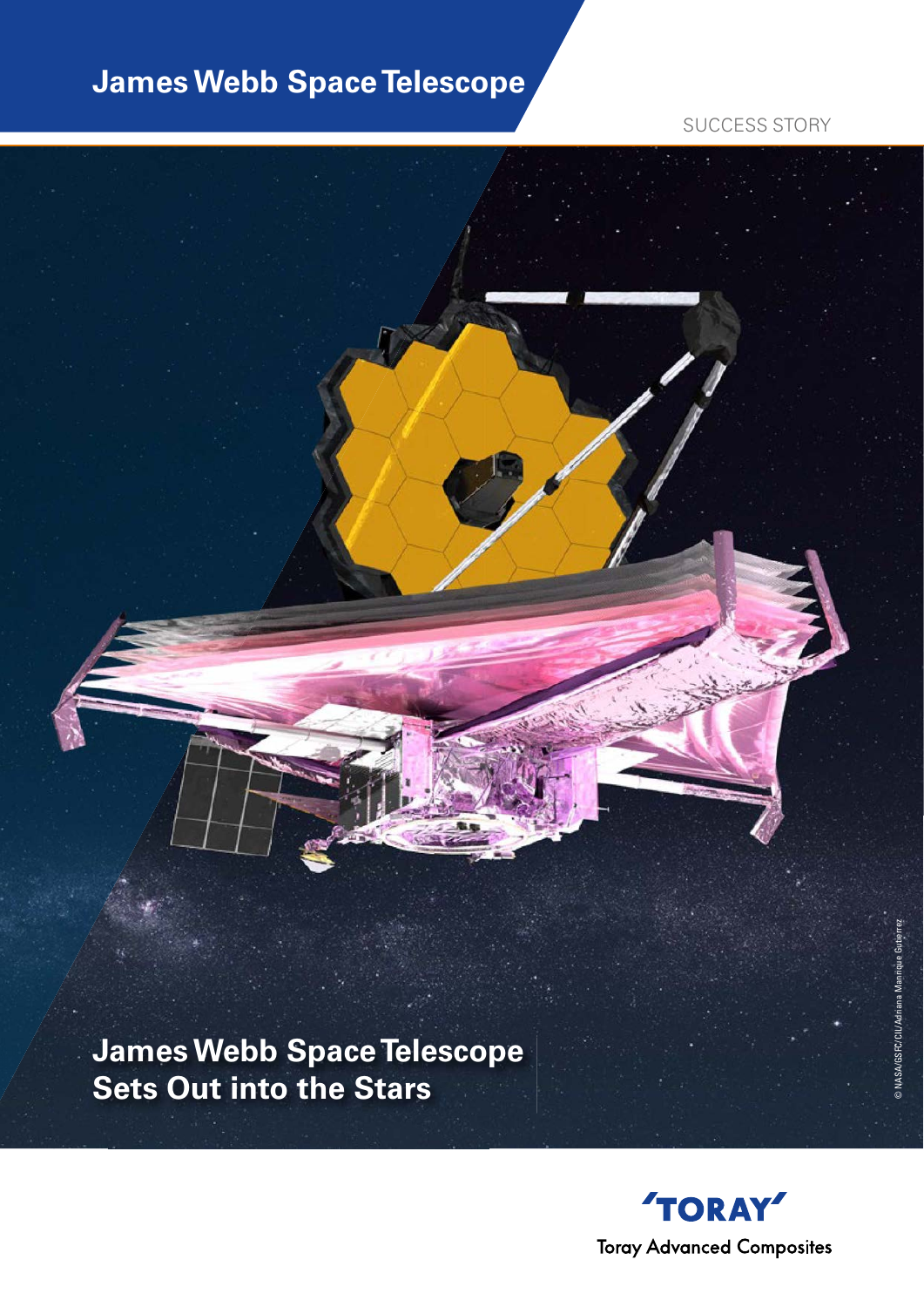# **James Webb Space Telescope Sets Out into the Stars**

Achieving mission success for the next generation of space exploration



**December 2021 marked the beginning of the historic launch of the James Webb Space Telescope (JWST), the most complex and powerful telescope designed, greatly expanding mankind's vision among the stars. Toray Advanced Composites was chosen as the ideal composite material solution partner by Northrop Grumman Aerospace for all three major components of the James Webb Space Telescope; the Optical Telescope Element (OTE), the Integrated Science Instrument Module (ISIM), and the Spacecraft Element (SCE).**

### Unfolding the Universe

Twenty-five years ago, curiosity overcame the scientific community. The National Aeronautics and Space Administration (NASA), European Space Agency (ESA), and the Canadian Space Agency (CSA) unveiled the most ambitious space science project of the 21st century thus far to unfold the universe and learn more about the formation of stars, planets, and the creation of the very first galaxies in the early universe. The task involved launching the largest advanced telescope ever sent to space and positioning it 1.5 million km (930,000 miles) from Earth to orbit the Sun at the second Lagrange point (L2). This is four times the distance to the moon, and it will keep JWST in line with the Earth as it captures near-infrared light from space.

In the past decade, JWST, the successor to the Hubble Space Telescope (HST), has undergone multiple instances of strenuous testing and redesigns, and overcame a global pandemic to finally leave home for

the long trip into space. Among the design challenges was choosing the best composite material to endure the extreme environment of space. Backed by over 30 years of space flight materials heritage, Toray has been a trusted collaborator with several foremost aerospace leaders on many projects, including the Mars Perseverance Rover, Mars Ingenuity helicopter, the Kepler Space Telescope, and nearly every satellite launched in the western world.

"We are honored to be included as the fiber and prepreg material supplier for JWST and I can't think of a program more well-suited to meet Toray's core mission of contributing to society through the creation of new value with innovative ideas, technology, and products,"says Eric Howard, Aerospace Sales Director of Toray Advanced Composites. "I think nearly all humans are inspired by the night sky on grand display, even to the unaided eye. As we extensively learned from Hubble, JWST is certain to enhance our knowledge of the heavens and is certain to foster curiosity and inspire the next generation of explorers, engineers, and scientists."

## Innovation from Top to Bottom

JWST is a modern-day engineering marvel, sporting the most advanced technology to make a complex trip through space appear as simple as a stroll through the park. The sophisticated innovations needed to make this space trip mission achievable was enabled through the collaboration of scientific and engineering teams with the most advanced, space-proven materials at their disposal that are tough, strong, stiff, and lightweight, yet capable to withstand the severe aerodynamic, thermal, and kinematic stresses from launch to orbit around the sun. All this while maintaining tolerances of only millionths of an inch in order to assure flawless performance on station.

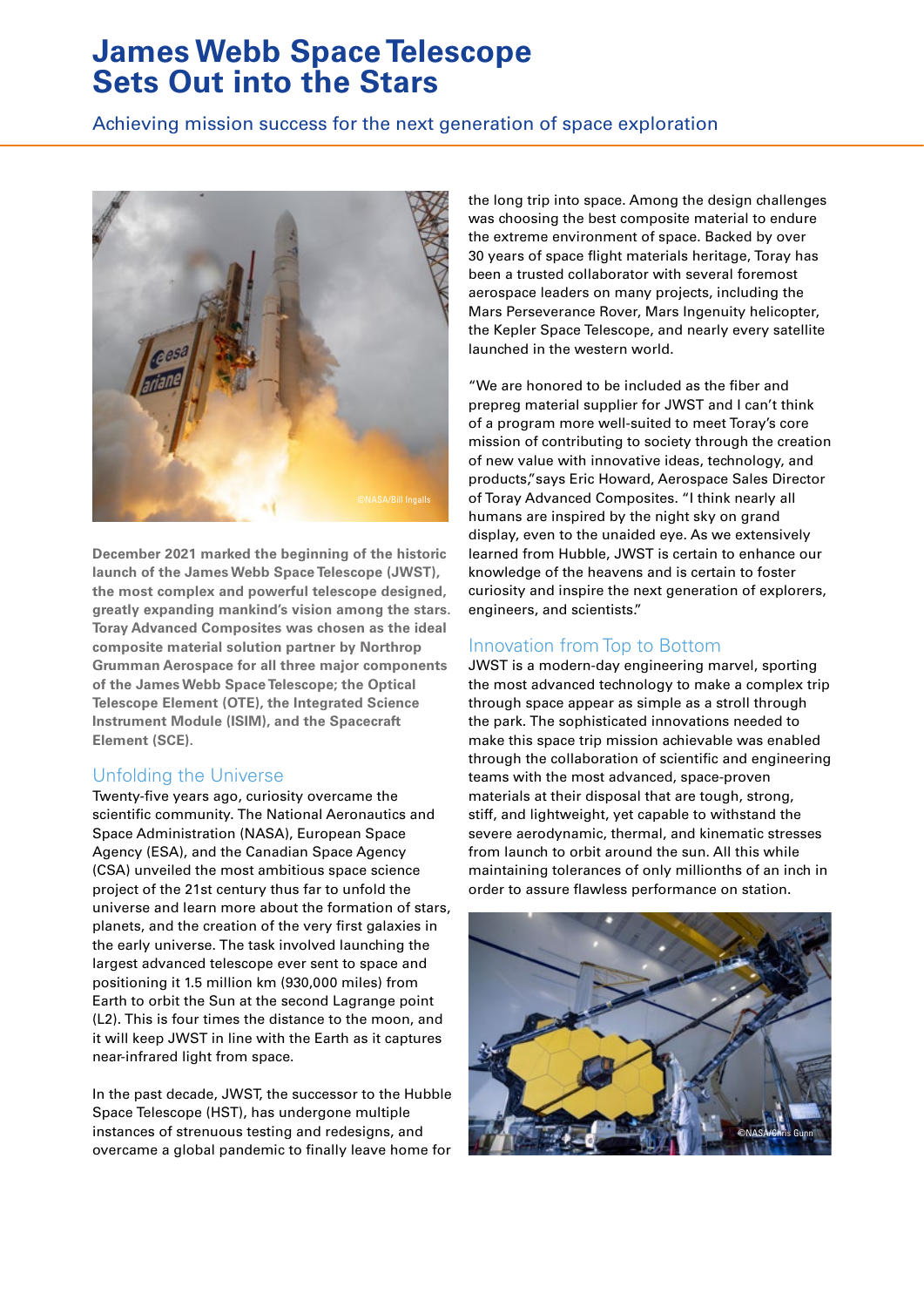Toray RS-3 and RS-3C composites utilitizing ultrahigh modulus TORAYCA® M60J carbon fiber exhibit outstanding mission-critical properties, including:

- Exceptional toughness and resistance to microcracking
- $\blacktriangleright$  High glass transition temperature (T<sup>g</sup>)
- Low coefficient of moisture expansion (CME)
- Low coefficient of thermal expansion (CTE)
- $\blacktriangleright$  Low outgassing
- $\blacktriangleright$  Outstanding tolerance to radiation exposure and thermal cycling

The TORAYCA® M60J, from Toray Composite Materials America, Inc., is a high modulus fiber with enhanced tensile and compressive strength. It is the highest modulus PAN-based carbon fiber in the market, with a tensile modulus of 85.3 Msi.

#### Toray All Around

The Deployable Tower Assembly (DTA), a subsection to the OTE, is widely considered a critical technical upgrade from its predecessor, the Hubble Space Telescope (HST), for its origami-style of folding for stowing the telescope sections in to the Ariane 5.



Once in space, the DTA extends 1.5 meters and lifts over 3,311 kilograms (7,300 lbs.), to deploy the primary mirror, secondary mirror array, and backplane equipment.

Not only was JWST constructed with high-tech tools, but many of JWST's ground-breaking innovations lie within the finer details. The DTA was intentionally

designed to provide a gap between the spacecraft, sunshield, and telescope sections in order to minimize vibrations and provide thermal isolation between the scientific instrumentation and warmer electronics and propulsion systems. This ensures the mirrors and sensors are at the coldest temperatures possible, a necessity to enable infra-red detectors to capture the most light and render the sharpest images possible.

" With an optimized balance of mechanical properties and features, program scientists and engineers ensured the telescope will deliver precise images that are over 100 times more defined than the HST and finally helping to answer the age-old question of how the universe began.

99

Mission success – ability to capture a clear image of incoming infrared light – also hinges critically on the stability of the DTA structure itself. The DTA will keep the telescope stable to within an incredible 38 nanometers while simultaneously tolerating extreme temperatures from -243°C to -208°C (-406°F to -343°F). With an optimized balance of mechanical properties and features, program scientists and engineers ensured the telescope will deliver precise images that are over 100 times more defined than the HST and finally helping to answer the age-old question of how the universe began.

### Built to Last

Toray's advanced composite materials are also used throughout the construction of the critical Integrated Science Instrument Module (ISIM) and the Spacecraft Element (SCE) structures. The ISIM is considered by the design team to be the primary spacecraft payload, housing the scientific instruments responsible for detecting infrared light and ultimately providing the answers being sought from the mission. Toray advanced composite systems feature high resistance to microcracking, high retention of strength and modulus after radiation exposure and thermal cycling. Retention of these properties is critical for structural integrity and will allow JWST to push the envelope for the estimated lifespan of 5.5 to 10 years. The SCE segment will be exposed to the most direct heat and radiation while facing the Sun when positioned between the moon and the Sun on its orbital path.